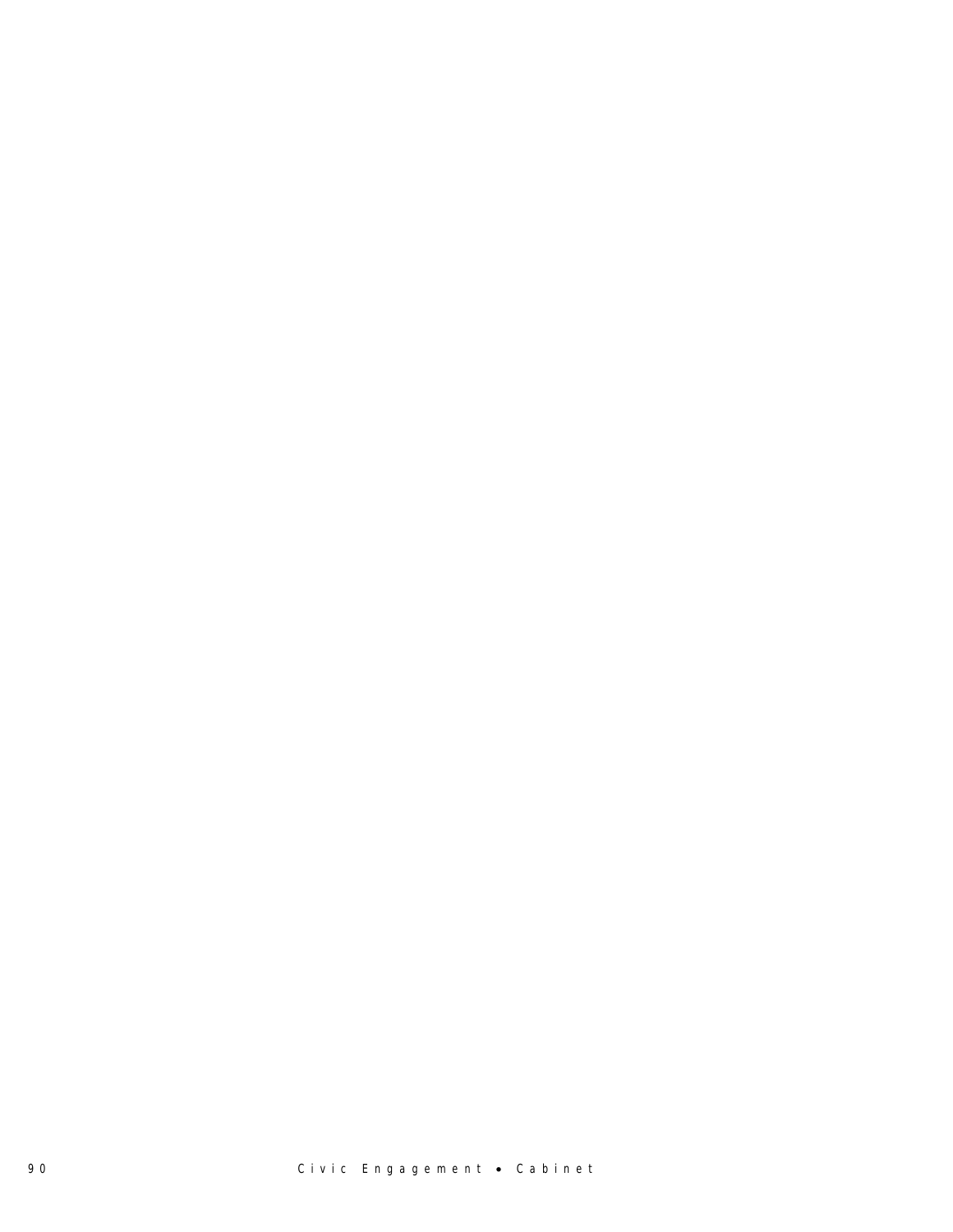## Civic Engagement

### *Jerome Smith, Chief of Civic Engagement*

### *Cabinet Mission*

The Civic Engagement Cabinet seeks to improve the efficiency and effectiveness of City Services as well as create opportunities for Boston Residents to participate in local government.

| <b>Operating Budget</b> | Program Name          | Total Actual '13 | Total Actual '14 | Total Approp '15 | Total Budget '16 |
|-------------------------|-----------------------|------------------|------------------|------------------|------------------|
|                         | Neighborhood Services | .187.329         | .184.219         | .529.811         | 2,742,151        |
|                         | Total                 | 1.187.329        | 1.184.219        | 1.529.811        | 2,742,151        |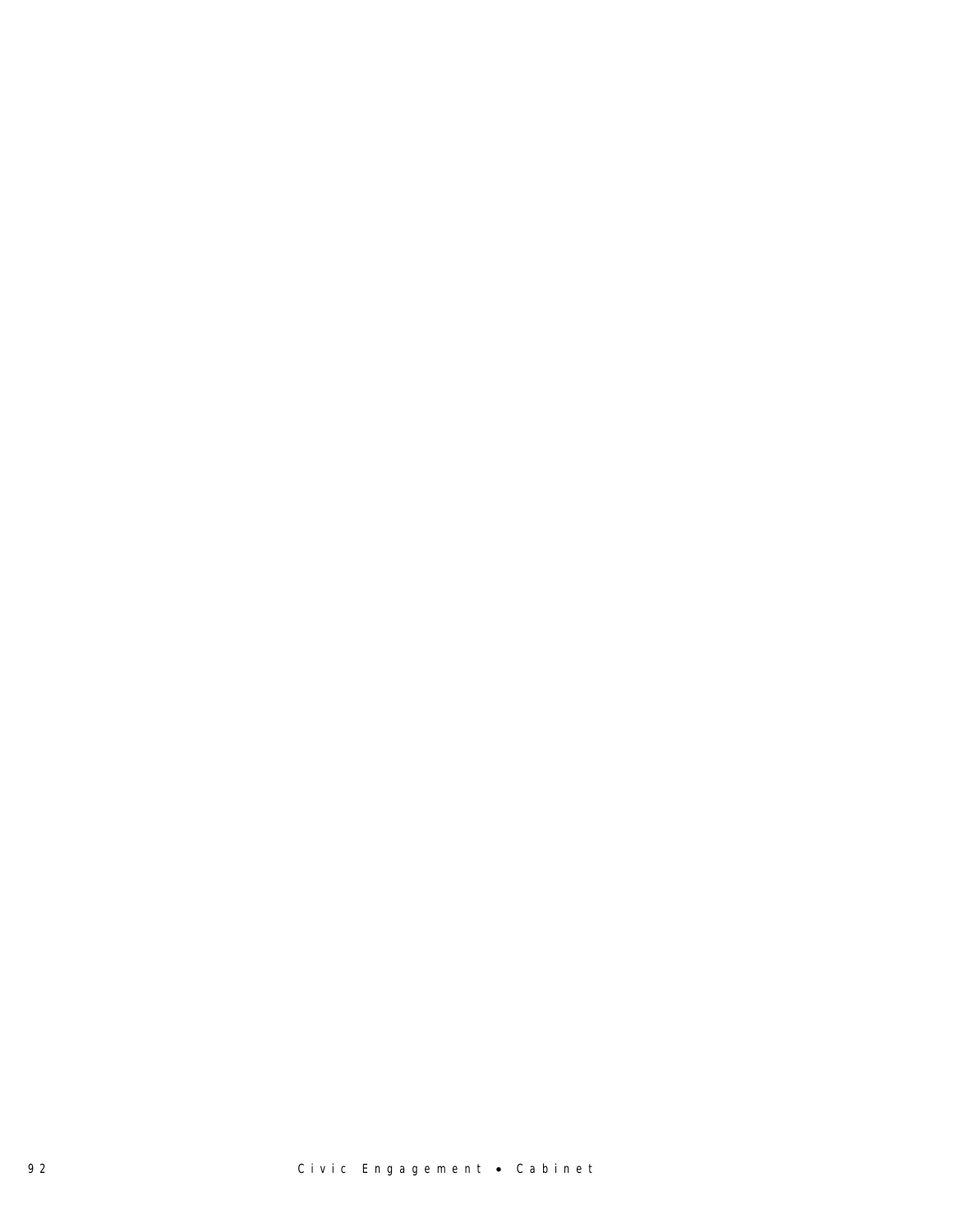## Neighborhood Services Operating Budget

#### *Jerome Smith, Chief of Civic Engagement, Appropriation 412*

#### *Department Mission*

The Mayor's Office of Neighborhood Services (ONS) encourages, facilitates and maximizes citizen input and participation in all aspects of government through service requests, neighborhood meetings, mailings, and emergency responses. Also included in ONS is the Mobile City Hall to Go truck that visits Boston's neighborhoods offering a select menu of services directly to constituents. The Boston 311 Program provides a wide-ranging information and referral function as well as coordinates emergency response after business hours. The program also responds to citizens' requests for service through direct interaction with City departments.

#### *Selected Performance Strategies*

#### *Neighborhood Services*

- To encourage citizen participation in City government by involving neighborhood groups in regular ONS activities and ensuring accessibility of ONS staff to the community.
- To promote social responsibility through participation in City service projects.

#### *City Hall to Go*

• To allow residents to easily conduct business with the City of Boston, City Hall to Go visits Boston neighborhoods to provide city services.

#### *Boston 311*

- To ensure that constituents can always reach a responsive city government with any non-emergency question or concern at any hour by managing a 24-hour hotline, a self-service menu on the City's website and the City's Citizens Connect mobile application.
- To identify trends in constituent concerns and operational improvements to address those trends; hold departments accountable for responsiveness to constituent requests on behalf of the Mayor.

| <b>Operating Budget</b> | Program Name                                                             | Total Actual '13             | <b>Total Actual '14</b>      | Total Approp '15     | <b>Total Budget '16</b>                    |
|-------------------------|--------------------------------------------------------------------------|------------------------------|------------------------------|----------------------|--------------------------------------------|
|                         | Administration<br>Neighborhood Services<br>City Hall to Go<br>Boston 311 | 342,657<br>844,672<br>U<br>0 | 415,873<br>768.346<br>0<br>0 | 529.265<br>1.000.546 | 462,009<br>1,155,300<br>143.041<br>981,801 |
|                         | <b>Total</b>                                                             | 1,187,329                    | 1,184,219                    | 1,529,811            | 2,742,151                                  |
| <b>Operating Budget</b> |                                                                          | Actual '13                   | Actual '14                   | Approp '15           | <b>Budget '16</b>                          |
|                         | <b>Personnel Services</b><br>Non Personnel                               | 1,150,494<br>36.835          | 1.144.058<br>40,161          | 1,456,476<br>73.335  | 2,638,044<br>104,107                       |
|                         | Total                                                                    | 1,187,329                    | 1,184,219                    | 1,529,811            | 2,742,151                                  |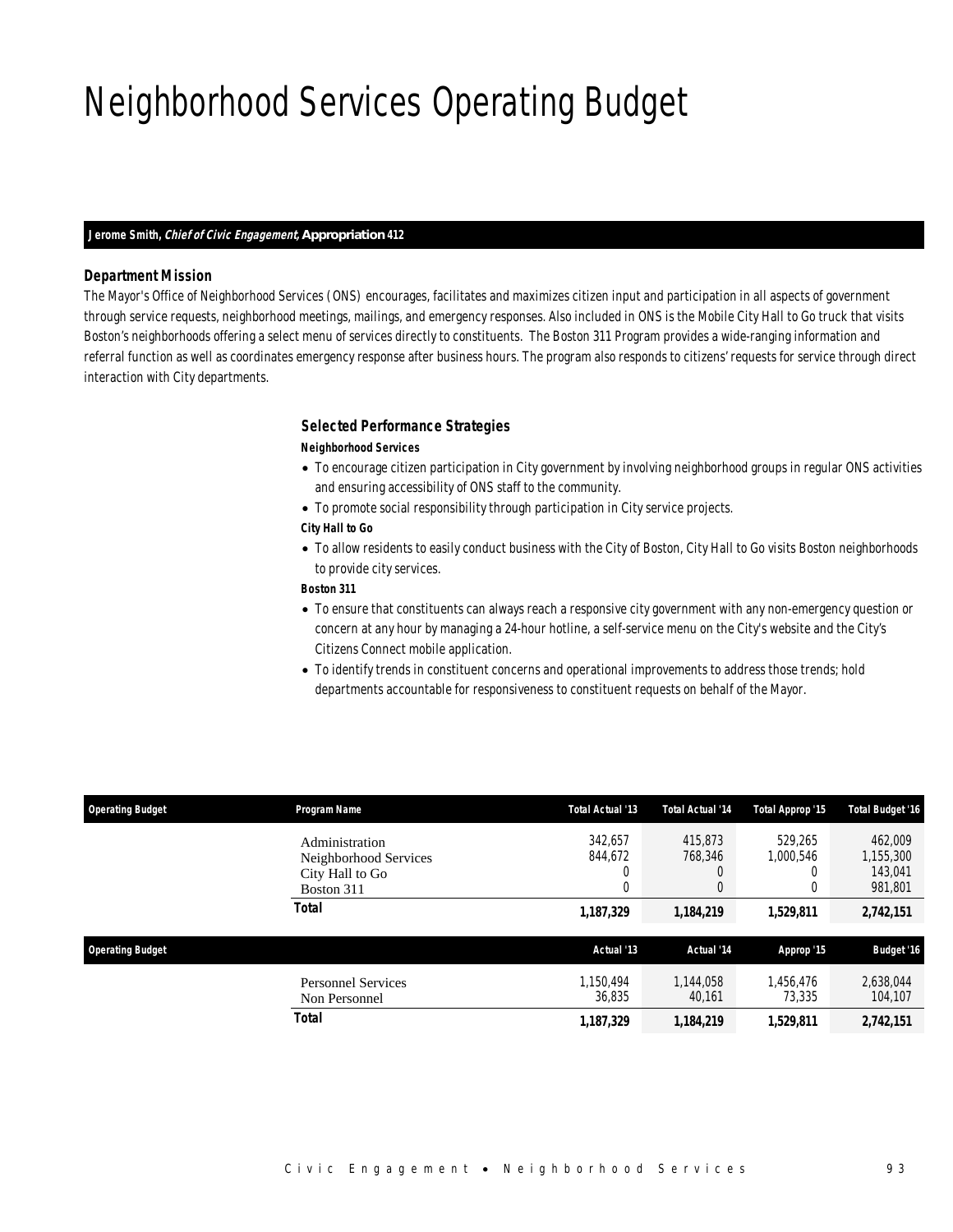## Neighborhood Services Operating Budget



#### *Description of Services*

The Office of Neighborhood Services invites community involvement in municipal government across the wide spectrum of its programs. Neighborhood Services provides a forum for both groups and individuals to express concerns, request services, and extend opinions, while serving to disseminate information and facilitate delivery of City services. The City Hall to Go truck offers a select menu of city services to all Boston's neighborhoods. The Boston 311 Program provides a wide-ranging information and referral function as well as coordinates emergency response after business hours. The program also responds to citizens' requests for service through direct interaction with City departments.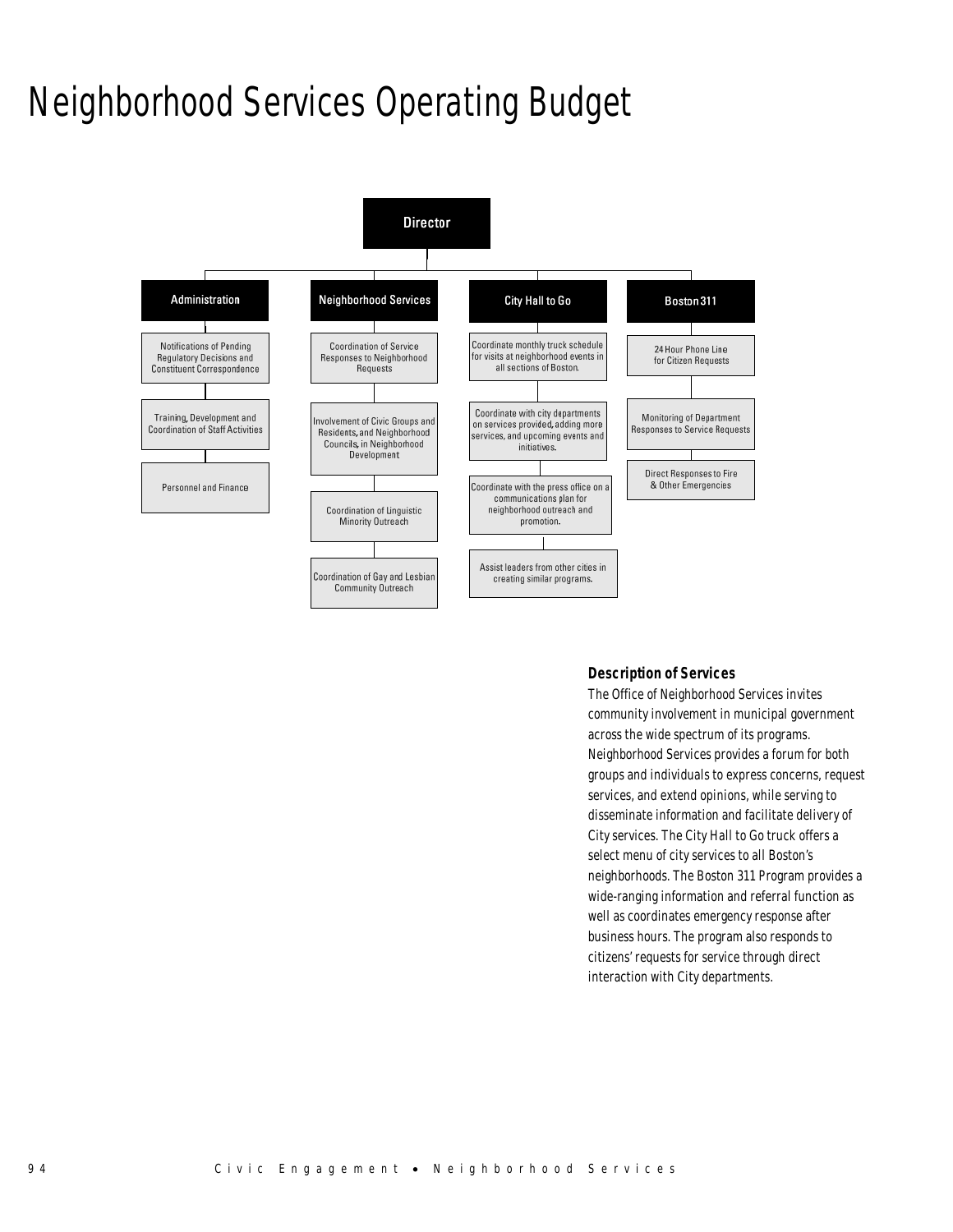## Department History

| <b>Personnel Services</b>       |                                                                                                                                                                                                                                                                                                      | FY13 Expenditure                                                                                                  | FY14 Expenditure                                                                                                       | FY15 Appropriation                                                                                              | FY16 Adopted                                                                                           | Inc/Dec 15 vs 16                                                                                                                       |
|---------------------------------|------------------------------------------------------------------------------------------------------------------------------------------------------------------------------------------------------------------------------------------------------------------------------------------------------|-------------------------------------------------------------------------------------------------------------------|------------------------------------------------------------------------------------------------------------------------|-----------------------------------------------------------------------------------------------------------------|--------------------------------------------------------------------------------------------------------|----------------------------------------------------------------------------------------------------------------------------------------|
|                                 | 51000 Permanent Employees<br>51100 Emergency Employees<br>51200 Overtime<br>51600 Unemployment Compensation<br>51700 Workers' Compensation<br><b>Total Personnel Services</b>                                                                                                                        | 1,144,689<br>0<br>$\boldsymbol{0}$<br>5,805<br>$\mathbf{0}$<br>1,150,494                                          | 1,142,241<br>0<br>0<br>1,817<br>$\mathbf 0$<br>1,144,058                                                               | 1,456,476<br>$\mathbf{0}$<br>$\mathbf 0$<br>$\overline{0}$<br>$\theta$<br>1,456,476                             | 2,591,758<br>31,286<br>15,000<br>0<br>$\mathbf 0$<br>2,638,044                                         | 1,135,282<br>31,286<br>15,000<br>$\mathbf 0$<br>$\overline{0}$<br>1,181,568                                                            |
| <b>Contractual Services</b>     |                                                                                                                                                                                                                                                                                                      | FY13 Expenditure                                                                                                  | FY14 Expenditure                                                                                                       | FY15 Appropriation                                                                                              | FY16 Adopted                                                                                           | Inc/Dec 15 vs 16                                                                                                                       |
|                                 | 52100 Communications<br>52200 Utilities<br>52400 Snow Removal<br>52500 Garbage/Waste Removal<br>52600 Repairs Buildings & Structures<br>52700 Repairs & Service of Equipment<br>52800 Transportation of Persons<br>52900 Contracted Services<br><b>Total Contractual Services</b>                    | 24,486<br>0<br>0<br>0<br>$\mathbf{0}$<br>3,060<br>0<br>2,810<br>30,356                                            | 28,661<br>$\mathbf 0$<br>$\overline{0}$<br>0<br>$\overline{0}$<br>2,295<br>$\mathbf{0}$<br>3,114<br>34,070             | 40,400<br>$\theta$<br>$\overline{0}$<br>$\theta$<br>$\overline{0}$<br>13,300<br>$\mathbf{0}$<br>6,348<br>60,048 | 65,400<br>0<br>$\mathbf{0}$<br>$\mathbf{0}$<br>$\mathbf{0}$<br>13,300<br>0<br>6,348<br>85,048          | 25,000<br>$\mathbf 0$<br>$\overline{0}$<br>$\overline{0}$<br>$\mathbf 0$<br>$\overline{0}$<br>$\mathbf 0$<br>$\Omega$<br>25,000        |
| <b>Supplies &amp; Materials</b> |                                                                                                                                                                                                                                                                                                      | FY13 Expenditure                                                                                                  | FY14 Expenditure                                                                                                       | FY15 Appropriation                                                                                              | FY16 Adopted                                                                                           | Inc/Dec 15 vs 16                                                                                                                       |
|                                 | 53000 Auto Energy Supplies<br>53200 Food Supplies<br>53400 Custodial Supplies<br>53500 Med, Dental, & Hosp Supply<br>53600 Office Supplies and Materials<br>53700 Clothing Allowance<br>53800 Educational Supplies & Mat<br>53900 Misc Supplies & Materials<br><b>Total Supplies &amp; Materials</b> | $\boldsymbol{0}$<br>$\boldsymbol{0}$<br>0<br>$\theta$<br>6,105<br>$\mathbf 0$<br>$\mathbf 0$<br>$\theta$<br>6,105 | $\mathbf 0$<br>$\mathbf 0$<br>$\overline{0}$<br>$\overline{0}$<br>5,397<br>$\mathbf{0}$<br>$\mathbf 0$<br>246<br>5,643 | 3,537<br>$\mathbf{0}$<br>$\mathbf{0}$<br>$\theta$<br>8,300<br>$\theta$<br>$\overline{0}$<br>1,000<br>12,837     | 3,380<br>0<br>$\mathbf{0}$<br>$\mathbf{0}$<br>8,300<br>$\mathbf{0}$<br>$\mathbf{0}$<br>1,000<br>12,680 | $-157$<br>$\mathbf 0$<br>$\overline{0}$<br>$\overline{0}$<br>$\mathbf 0$<br>$\overline{0}$<br>$\mathbf{0}$<br>$\overline{0}$<br>$-157$ |
| <b>Current Chgs &amp; Oblig</b> |                                                                                                                                                                                                                                                                                                      | FY13 Expenditure                                                                                                  | FY14 Expenditure                                                                                                       | FY15 Appropriation                                                                                              | FY16 Adopted                                                                                           | Inc/Dec 15 vs 16                                                                                                                       |
|                                 | 54300 Workers' Comp Medical<br>54400 Legal Liabilities<br>54500 Aid To Veterans<br>54600 Current Charges H&I<br>54700 Indemnification<br>54900 Other Current Charges<br>Total Current Chgs & Oblig                                                                                                   | $\boldsymbol{0}$<br>0<br>$\mathbf{0}$<br>0<br>$\boldsymbol{0}$<br>374<br>374                                      | $\mathbf 0$<br>0<br>$\overline{0}$<br>0<br>$\overline{0}$<br>448<br>448                                                | $\mathbf{0}$<br>$\theta$<br>$\overline{0}$<br>$\theta$<br>$\overline{0}$<br>450<br>450                          | $\boldsymbol{0}$<br>$\mathbf 0$<br>$\mathbf{0}$<br>$\mathbf{0}$<br>$\mathbf{0}$<br>4,779<br>4,779      | $\mathbf 0$<br>$\mathbf 0$<br>$\overline{0}$<br>$\mathbf{0}$<br>$\Omega$<br>4,329<br>4,329                                             |
| Equipment                       |                                                                                                                                                                                                                                                                                                      | FY13 Expenditure                                                                                                  | FY14 Expenditure                                                                                                       | FY15 Appropriation                                                                                              | FY16 Adopted                                                                                           | Inc/Dec 15 vs 16                                                                                                                       |
|                                 | 55000 Automotive Equipment<br>55400 Lease/Purchase<br>55600 Office Furniture & Equipment<br>55900 Misc Equipment<br><b>Total Equipment</b>                                                                                                                                                           | $\boldsymbol{0}$<br>$\Omega$<br>$\boldsymbol{0}$<br>$\boldsymbol{0}$<br>$\pmb{0}$                                 | $\mathbf 0$<br>$\theta$<br>$\mathbf 0$<br>$\boldsymbol{0}$<br>0                                                        | $\boldsymbol{0}$<br>$\Omega$<br>$\boldsymbol{0}$<br>$\mathbf 0$<br>0                                            | $\boldsymbol{0}$<br>$\Omega$<br>$\boldsymbol{0}$<br>1,600<br>1,600                                     | $\mathbf 0$<br>$\mathbf 0$<br>$\boldsymbol{0}$<br>1,600<br>1,600                                                                       |
| <b>Other</b>                    |                                                                                                                                                                                                                                                                                                      | FY13 Expenditure                                                                                                  | FY14 Expenditure                                                                                                       | FY15 Appropriation                                                                                              | FY16 Adopted                                                                                           | Inc/Dec 15 vs 16                                                                                                                       |
|                                 | 56200 Special Appropriation<br>57200 Structures & Improvements<br>58000 Land & Non-Structure<br><b>Total Other</b>                                                                                                                                                                                   | $\boldsymbol{0}$<br>$\boldsymbol{0}$<br>0<br>$\pmb{0}$                                                            | $\boldsymbol{0}$<br>$\mathbf 0$<br>0<br>0                                                                              | $\boldsymbol{0}$<br>$\boldsymbol{0}$<br>$\mathbf 0$<br>0                                                        | 0<br>0<br>0<br>0                                                                                       | 0<br>$\mathbf 0$<br>0<br>0                                                                                                             |
|                                 | <b>Grand Total</b>                                                                                                                                                                                                                                                                                   | 1,187,329                                                                                                         | 1,184,219                                                                                                              | 1,529,811                                                                                                       | 2,742,151                                                                                              | 1,212,340                                                                                                                              |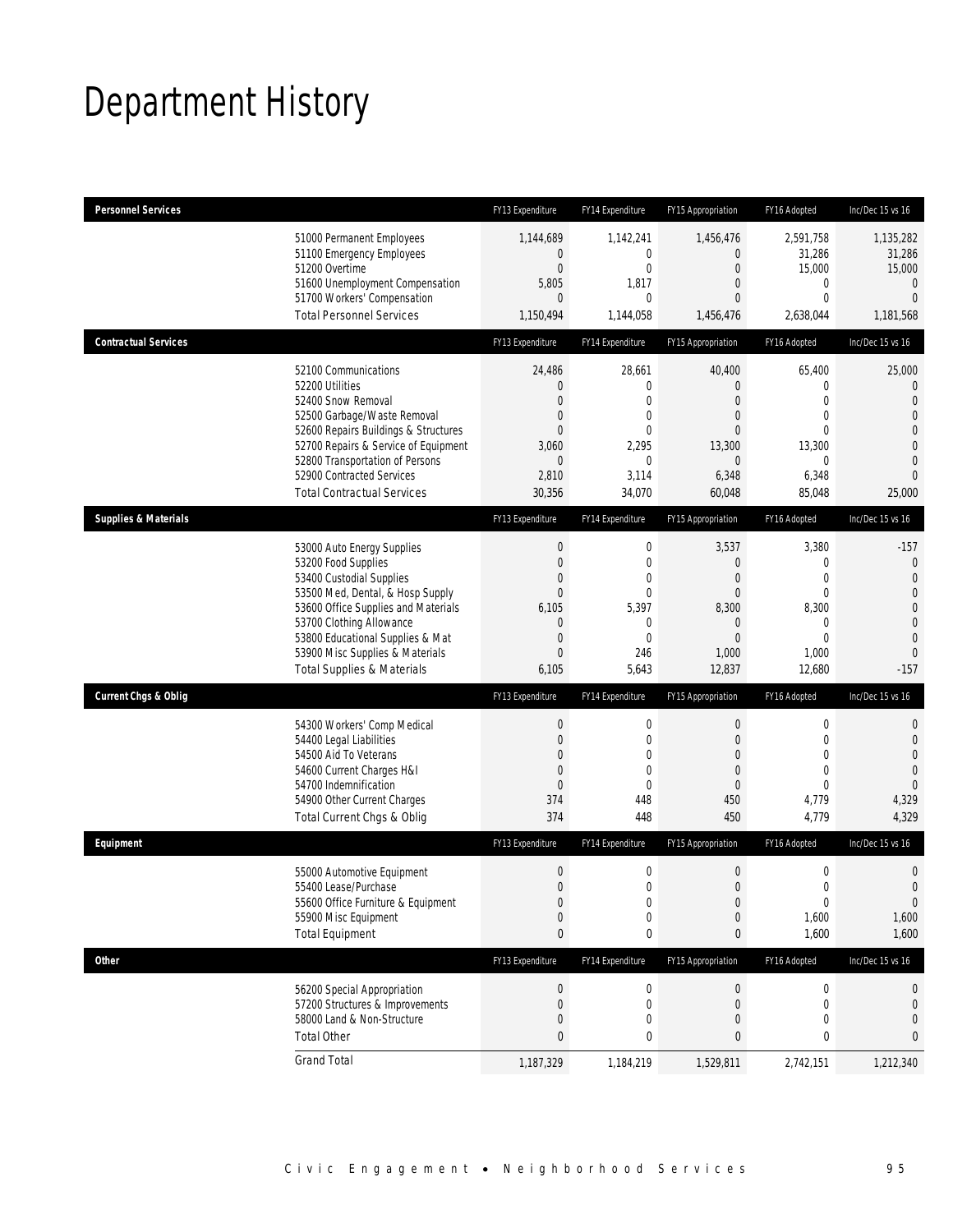# Department Personnel

| Title                      | Union<br>Code   | Grade     | Position | FY16 Salary | Title                     | Union<br>Code   | Grade     | Position | FY16 Salary |
|----------------------------|-----------------|-----------|----------|-------------|---------------------------|-----------------|-----------|----------|-------------|
|                            |                 |           |          |             |                           |                 |           |          |             |
| Coordinator (NSD)          | MY <sub>0</sub> | 06        | 18.00    | 949,312     | <b>Staff Aide</b>         | <b>MYN</b>      | <b>NG</b> | 3.00     | 61,850      |
| Director                   | MY <sub>0</sub> | 10        | 1.00     | 67,291      | Staff Assist I            | MY <sub>0</sub> | 04        | 9.00     | 408,595     |
| <b>Exec Director</b>       | CDH             | <b>NG</b> | 1.00     | 125,344     | <b>Staff Assistant</b>    | MY <sub>0</sub> | 02        | 2.00     | 74,383      |
| <b>Executive Assistant</b> | MY0             | 08        | 1.00     | 77,356      | Staff Assistant I         | MY <sub>0</sub> | 05        | 1.00     | 41,569      |
| Receptionist/Secretary     | <b>MYG</b>      | 14        | 2.00     | 72,252      | Staff Assistant II        | MY <sub>0</sub> | 06        | 5.00     | 309,614     |
| Spec Asst I                | MY0             | 10        | 2.00     | 173,492     | Staff Asst I              | MY <sub>0</sub> | 04        | 1.00     | 53,371      |
|                            |                 |           |          |             | Staff Asst IV             | MY0             | 09        | 1.00     | 73,129      |
|                            |                 |           |          |             | <b>Total</b>              |                 |           | 47       | 2,487,558   |
|                            |                 |           |          |             | <b>Adjustments</b>        |                 |           |          |             |
|                            |                 |           |          |             | Differential Payments     |                 |           |          | $\mathbf 0$ |
|                            |                 |           |          |             | Other                     |                 |           |          | 104,200     |
|                            |                 |           |          |             | Chargebacks               |                 |           |          | $\mathbf 0$ |
|                            |                 |           |          |             | Salary Savings            |                 |           |          | $\mathbf 0$ |
|                            |                 |           |          |             | <b>FY16 Total Request</b> |                 |           |          | 2,591,758   |
|                            |                 |           |          |             |                           |                 |           |          |             |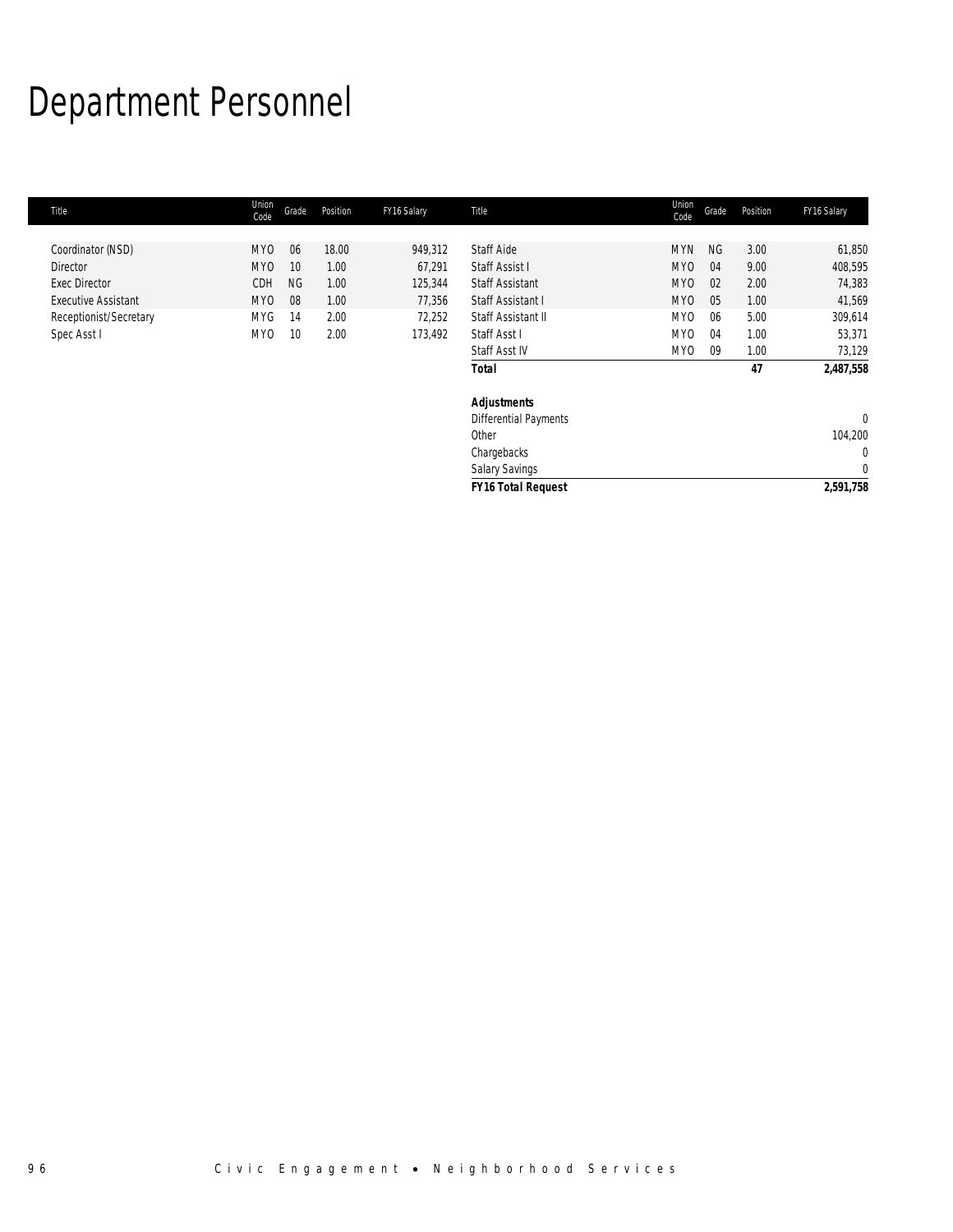## Program 1. Administration

### *Jerome Smith, Manager, Organization 412100*

### *Program Description*

The Administration Program notifies local groups, community leaders, media and elected officials of pending regulatory decisions, available City services, programs and meetings on a timely basis. Program staff also facilitates the training, development and coordination of departmental activities.

| <b>Operating Budget</b>                    | Actual '13        | Actual '14        | Approp '15        | <b>Budget '16</b> |
|--------------------------------------------|-------------------|-------------------|-------------------|-------------------|
| <b>Personnel Services</b><br>Non Personnel | 316.141<br>26,516 | 378.219<br>37.654 | 476,630<br>52.635 | 419,102<br>42,907 |
| Total                                      | 342,657           | 415,873           | 529,265           | 462,009           |
|                                            |                   |                   |                   |                   |

#### *Performance*

**Strategy:** To disseminate information about City services, public hearings and community activities to neighborhood groups, civic leaders and residents through the Early Notification System.

| <b>Performance Measures</b>                    | Actual '13 | Actual '14 | <b>Projected '15</b> | Target '16 |
|------------------------------------------------|------------|------------|----------------------|------------|
| Total # of subscribers - email and direct mail | 218.092    | 296.036    | 535.622              | 500,000    |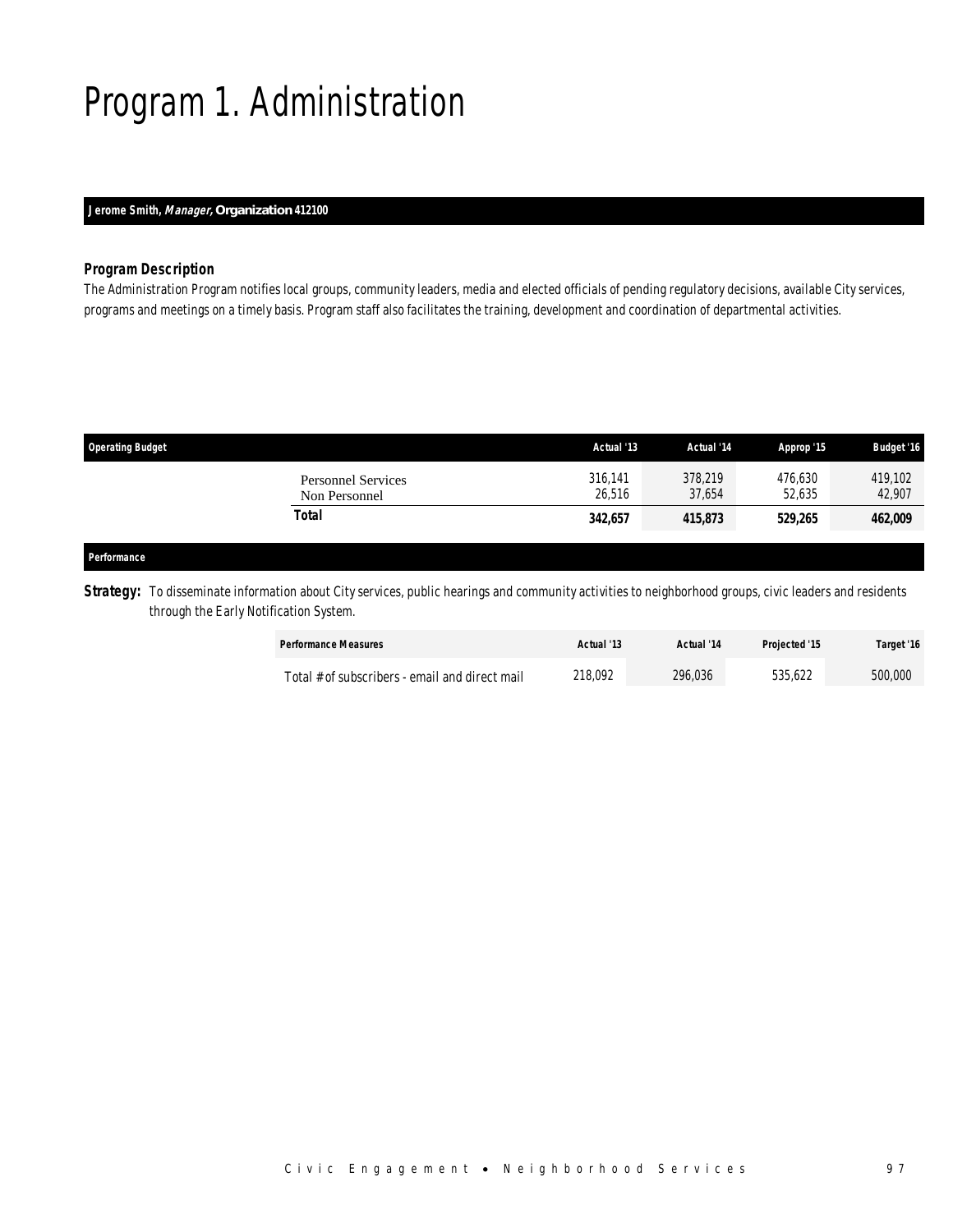# Program 2. Neighborhood Services

## *Jerome Smith, Manager, Organization 412200*

### *Program Description*

The Neighborhood Services Program improves interdepartmental coordination of the delivery of basic City services and promotes the involvement of neighborhood residents and civic groups in neighborhood events, activities and neighborhood development including the permitting and licensing processes. Program staff coordinates and attends neighborhood meetings, facilitates the delivery of basic services, and represents the neighborhood related to development issues and testifying at zoning and licensing hearings.

| <b>Operating Budget</b>                    | Actual '13        | Actual '14       | Approp '15        | <b>Budget '16</b>  |
|--------------------------------------------|-------------------|------------------|-------------------|--------------------|
| <b>Personnel Services</b><br>Non Personnel | 834,353<br>10.319 | 765,839<br>2.507 | 979.846<br>20.700 | ,134,600<br>20,700 |
| Total                                      | 844,672           | 768,346          | 1,000,546         | 1,155,300          |
|                                            |                   |                  |                   |                    |

#### *Performance*

**Strategy:** To encourage citizen participation in City government by involving neighborhood groups in regular ONS activities and ensuring accessibility of ONS staff to the community.

|  | <b>Performance Measures</b>                                                                                                                   | Actual '13 | Actual '14 | Projected '15 | Target '16 |
|--|-----------------------------------------------------------------------------------------------------------------------------------------------|------------|------------|---------------|------------|
|  | # of community meetings organized by ONS<br><b>Strategy:</b> To promote social responsibility through participation in City service projects. | 665        | 620        | 714           | 625        |
|  | <b>Performance Measures</b>                                                                                                                   | Actual '13 | Actual '14 | Projected '15 | Target '16 |
|  | # of volunteers participating in Boston Shines                                                                                                | 6,351      | 3,500      | 4.866         | 4,000      |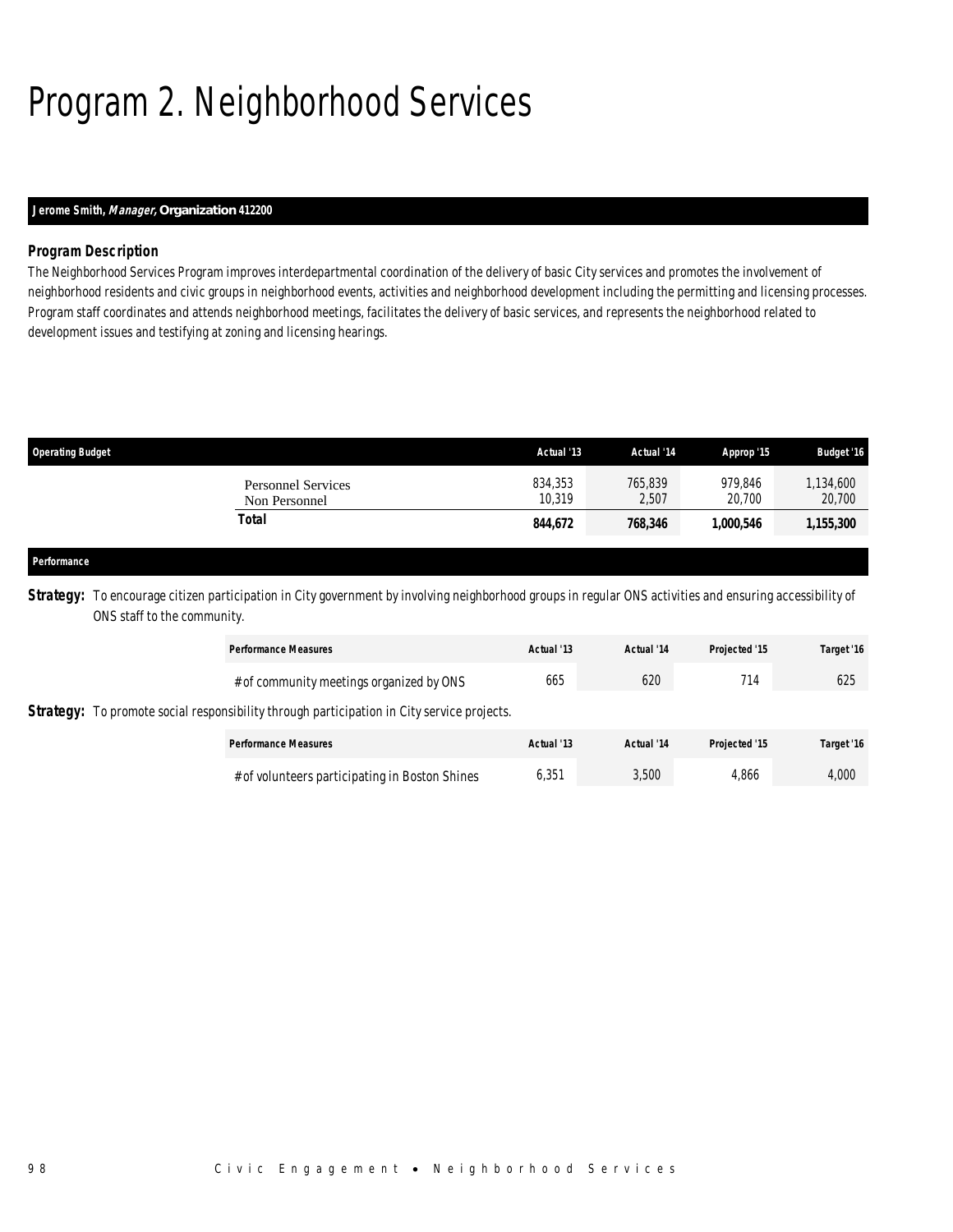## Program 3. City Hall to Go

### *Ben Vainer, Manager, Organization 412300*

#### *Program Description*

The first of its kind in the nation, City Hall to Go visits every neighborhood in Boston to provide city services. The vehicle is available five days a week, including on nights and weekends. The program director creates a monthly schedule of visits and coordinates with city departments on upcoming initiatives, events, and services available. Program staff coordinates with the press office to create a communications plan for neighborhood outreach and promotion, and assists other city leaders in launching similar programs.

| <b>Operating Budget</b>                    | Actual '13 | Actual '14 | Approp '15 | <b>Budget '16</b> |
|--------------------------------------------|------------|------------|------------|-------------------|
| <b>Personnel Services</b><br>Non Personnel |            |            |            | 129,141<br>13,900 |
| <b>Total</b>                               | 0          | U          |            | 143,041           |
|                                            |            |            |            |                   |

#### *Performance*

Strategy: To allow residents to easily conduct business with the City of Boston, City Hall to Go visits Boston neighborhoods to provide city services.

| <b>Performance Measures</b>                                                 | Actual '13    | Actual '14      | Projected '15   | Target '16                    |
|-----------------------------------------------------------------------------|---------------|-----------------|-----------------|-------------------------------|
| # services provided<br>% increase in services provided<br>Revenue generated | .073<br>8.764 | 3,332<br>30,028 | 2.920<br>32.791 | 5,000<br><b>TBR</b><br>50,000 |
| Services offered                                                            | 23            | 39              | 46              | 55                            |